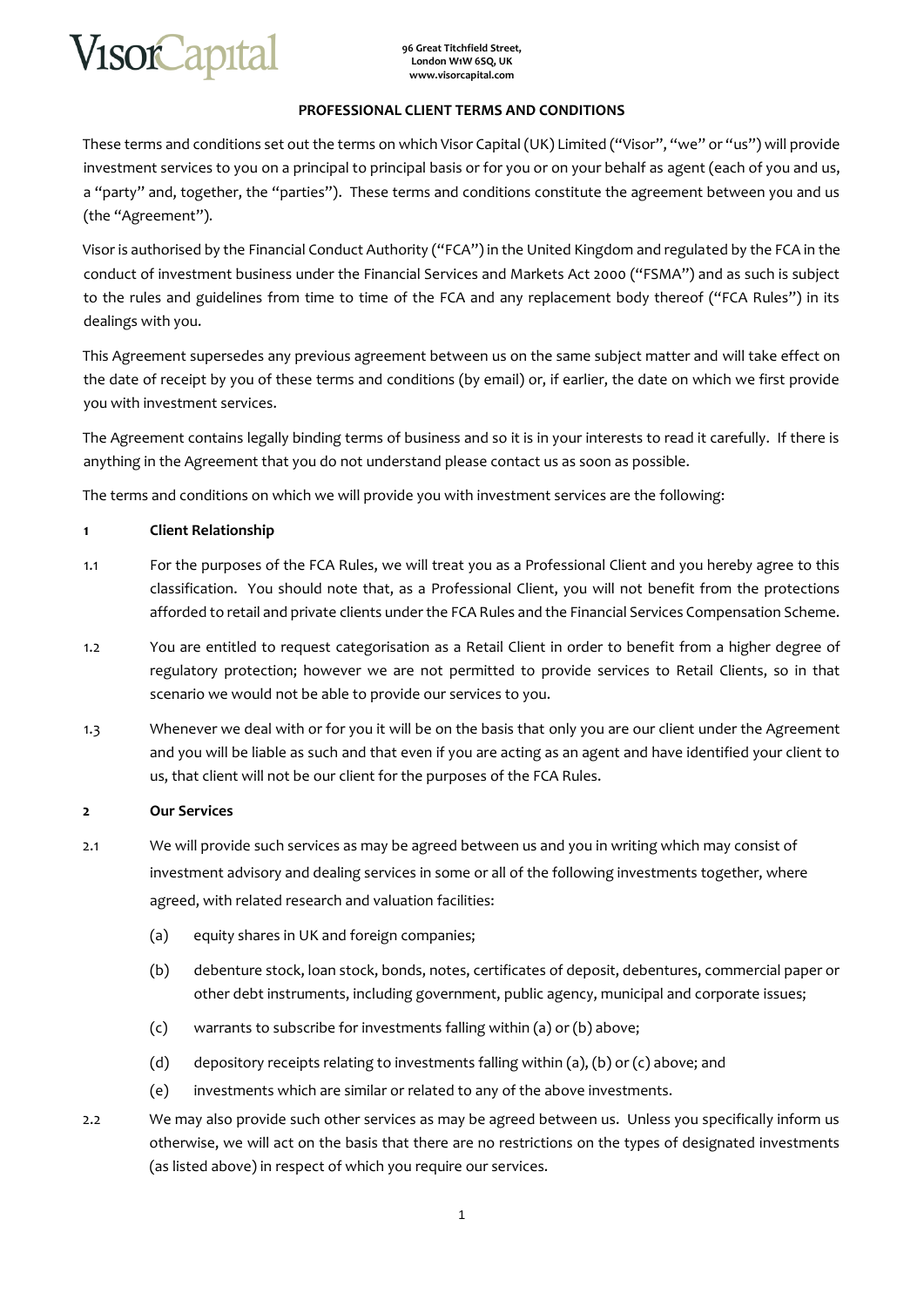# /isorCapita

## **3 Dealing**

- 3.1 When executing with reference to a third party execution venue(s) we shall take all reasonable steps to obtain the best possible overall result for you, taking into account the following execution factors, in no order of priority:
	- (a) the price at which the order could be executed;
	- (b) the costs that will be payable by you as a result of the execution of the order;
	- (c) the size and nature of the order;
	- (d) the speed of execution and settlement of the order;
	- (e) the likelihood that the order will be executed and settled; and
	- (f) any other consideration that is relevant to the execution of the order.

We acknowledge that price will generally merit a high relative importance in obtaining the best possible result for you and we will assume that this is the case unless you specify at the time of dealing that another factor is of greater importance. In some circumstances, we may, by using our commercial judgment and experience in the light of available market information, determine that other factors are more important than price.

The above policy shall not apply (i) to the extent that we execute the order following a specific instruction from you, in which case the specific instruction may supersede one or more of the above factors, (ii) to the extent the subject securities are OTC derivatives or bonds (unless we advise you to the contrary), or (iii) where you act in a name passing capacity and bring together two counterparties to a fixed income trade.

We shall provide evidence promptly on request that we have provided you with best execution of a particular instruction in compliance with the obligations in this clause 3.1.

The obligations in this clause 3.1 are contractual obligations and are distinct from any obligation that we may owe you under the FСA Rules or relevant applicable EEA regulations and shall apply irrespective of whether we operate within or outside of the European Economic Area.

3.2 Where we are unable or consider it undesirable or inappropriate to execute your order at once or in a single transaction we may (unless expressly instructed by you to execute it immediately) execute it over such period as we deem appropriate and we may report to you an average price for a series of transactions so executed instead of the actual price of each transaction.

## **4 Instructions**

4.1 We shall be entitled to rely on and treat as binding any instructions which we reasonably believe to be from you or from your agent(s) (whether received by telephone, telex, facsimile, in writing (including by email) or an agreed method of connectivity (such as Bloomberg or Reuters non-exclusively)) which we have accepted in good faith. We reserve the right not to act on your instructions in the event that it is not possible to carry them out, or if market conditions change, or if we need clarification, or if we fail to receive the instructions during normal business hours or in reasonably sufficient time for us to act upon them. We may also refuse to follow your instructions if we, the relevant custodian, regulators, exchanges, banks or other market participants (as the case may be) have been advised that compliance may not be practicable or might involve a contravention of a relevant law, rule or regulation or would, in our bona fide opinion, be unreasonable in the circumstances. Where we do not act upon your instructions or part of your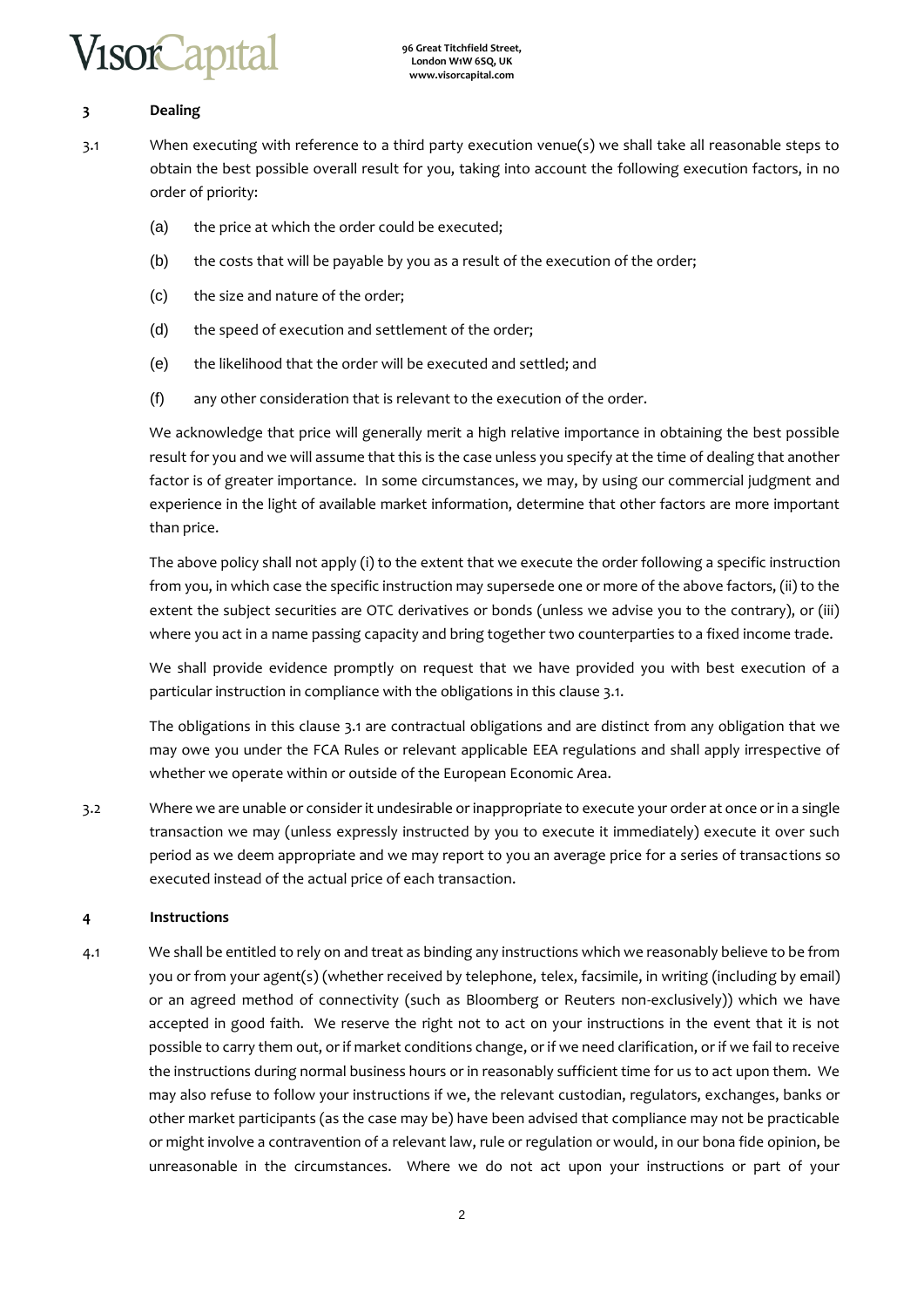instructions, we will use our best endeavours to inform you promptly, unless an applicable law, rule or regulation prevents us from doing so.

- 4.2 You agree that we shall not incur any liability to you for placing reliance on or for acting on any forged or unauthorised instruction or communication which appears on its face to be genuine provided we act in good faith.
- 4.3 Where you place a limit order with us which is not immediately executed, you hereby expressly instruct us not to make the unexecuted order, or any part of it, public. You retain the right to reverse this instruction in specific instances, which will be notified to us on a transaction-by-transaction basis. For the purpose of this clause 4.3 "limit order" means an order to buy or sell a security at its specified price limit or better and for a specified size.
- 4.4 You hereby consent that we may execute your orders outside a regulated market or multilateral trading facility (both as defined in FСA Rules).
- 4.5 We may in our absolute discretion and without prior disclosure to you arrange for any transaction in investments for which an instruction is received from you to be effected in whole or in part by the sale to, or the purchase from, you of the relevant investments by us at or about the same time as, or in concert or conjunction with, the purchase from or the sale to another customer of some or all of such investments. In this case we may charge or otherwise take remuneration from, both customers, and retain any profit, charges or other remuneration (including without limitation dealer's turn, profit, mark-up or fees) and shall not be bound to account to you for, or to disclose to you, any profit, charges or other remuneration made or received by us from, or any reason of, the transaction, or any connected transaction, except to the extent that disclose is required by applicable law. We may, subject to applicable law, receive remuneration from, or share any charges with, a third party in connection with any transaction, and the basis or amount of such remuneration or charges (excluding any mark-up or mark-down) will, where required by the rules, be made available to you on request.

## **5 Effect of Orders**

- 5.1 You agree that all orders accepted by us are good until either executed or cancelled provided that any order entered is good only for the day on which it is entered unless a longer period is specified and accepted by us. We will not accept any order for which you have not exactly specified the quantity and/or amount, and the price (which may be given as "Market" which shall mean at the price obtainable in the market where the order is to be executed at the time the order reaches such market). We shall not be responsible for the price at which a Market order is executed.
- 5.2 All orders entered by you and accepted by us are binding on you from the time of their execution. We shall forward written confirmation to you promptly after execution. Non-receipt or late receipt of such written confirmation shall not in any way relieve you of your obligation under the Agreement to settle all transactions on the settlement date.
- 5.3 Where required by the applicable rules, and unless we inform you otherwise, we will make all relevant trade reports and transaction reports to the relevant market and regulator.

## **6 Aggregation of Orders**

Where we reasonably believe it to be in the overall best interests of our clients, we may at our discretion aggregate your orders with our own orders, orders of affiliated companies and connected persons, and orders of other clients of ours. If the combined order is not executed at the same price we may average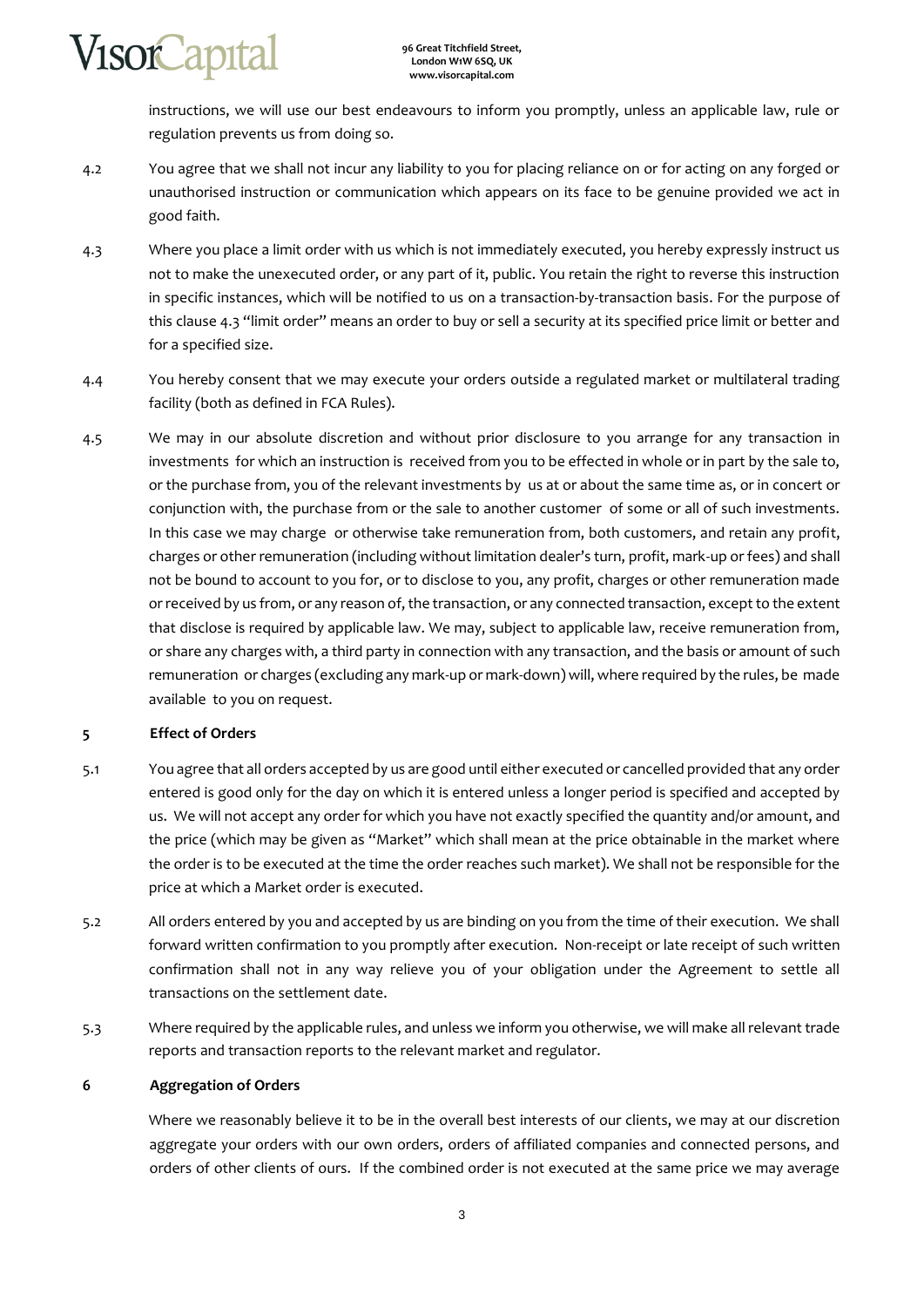the prices paid or received. Details of average price will be furnished on request. In aggregating your orders in this way we must reasonably believe this will be to your advantage, for instance to obtain better execution or reduced foreign exchange or other dealing costs by being part of a larger transaction. However, on occasion, aggregation and allocation may result in you obtaining a less favourable price than otherwise.

## **7 Advice and Suitability**

When making any recommendations to you, we will assume that you are in a position to judge the suitability of any advice given and we are entitled to assume that, as a Professional Client, you have the necessary experience and knowledge. We will not advise you about the merits of a particular transaction if we reasonably believe that, when you give the order for that transaction, you are not expecting such advice and are dealing on an execution only basis. This fact will be recorded on the contract note relating to the transaction. We shall not be liable for any advice, opinion, recommendation that we give and all your orders and instructions will be made in reliance upon your own judgment.

## **8 Research**

- 8.1 Any research, analysis or recommendation issued to you by us shall constitute "impartial investment research" for the purposes of the FСA Rules unless otherwise indicated, and is intended for you alone and is not intended for onward circulation.
- 8.2 Whilst reasonable care has been taken in the preparation of research and any advice based upon it, we cannot be held liable for any loss arising as a result of an investment decision based upon it.

You should read carefully any disclosures or disclaimers made in such research. Neither the information nor any opinions expressed therein shall constitute, or are to be construed as, an offer or solicitation of an offer to buy or sell investments.

8.3 You agree that, before we or an affiliated company publish a research recommendation, one or more of our connected companies may act upon it or make use of the information on which it is based and may disseminate it to other clients, and may effect for its own account a transaction in the investment concerned or a related investment, provided that we do not thereby contravene the FСA Rules.

## **9 Conflicts of Interest**

- 9.1 When we recommend a transaction to you or enter into a transaction for or with you, we, an affiliated company or some other person connected with us may have an interest, relationship or arrangement that is material in relation to the transaction or investment concerned or could give rise to a conflict of interest. Where a conflict is identified, we will seek to organize our business activities in a manner which avoids such a conflict. You agree that we shall not be required to disclose any such conflict to you and that there will be no obligation to account to you for any profit. Nevertheless, we are obliged to take reasonable steps to ensure that you are treated fairly, and we require our employees to comply with a policy of independence and to disregard any such interest, relationship or arrangement when advising you or dealing for or with you. The following are some examples of the type of interest, relationship or arrangement that could be involved:
	- (a) being the financial adviser to the company whose securities you are buying or selling, or acting for that company in a take-over bid by or for it;
	- (b) sponsoring or underwriting a new issue involving the investment that you are buying or selling;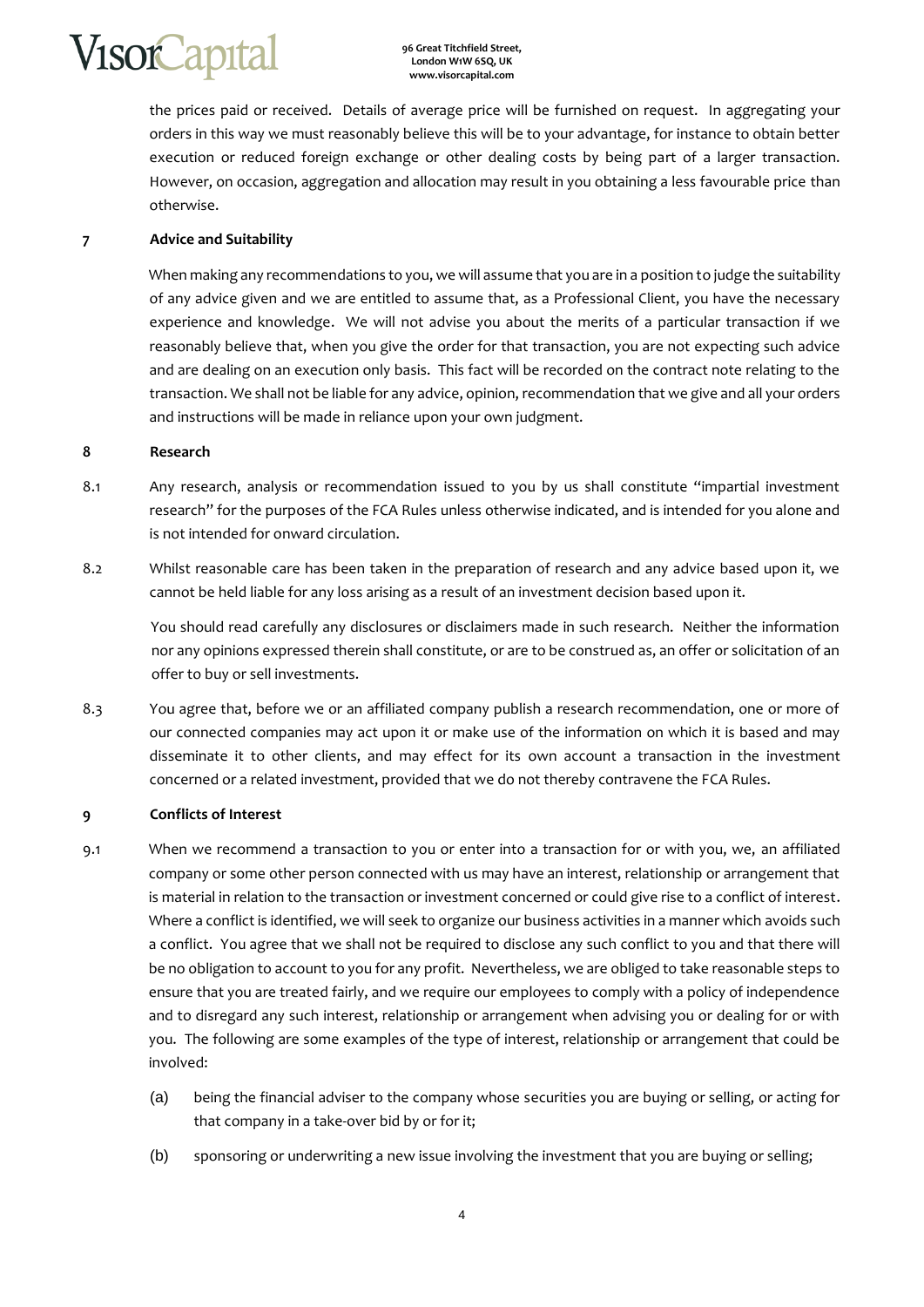- (c) receiving payments or other benefits for giving business to the firm with which your order is being placed;
- (d) being an affiliated company of the issuer of the investment; or
- (e) matching your transaction with that of another client by acting on its behalf as well as yours.
- 9.2 We may in our absolute discretion decline to execute any transaction, give you advice or make any recommendation to you if we or any affiliated company have an interest which will or may conflict with your interests and provided we inform you promptly that we are not executing a transaction with or for you.

## **10 Settlement of your Investments and Client Money**

- 10.1 We will not hold client money or assets at any time.
- 10.2 Where the applicable rules deem it necessary, we will submit transactions for clearing and settlement to a clearing house which we have appointed. We shall ensure that any of our securities or cash are segregated from the securities or cash of the clearing house or your securities or cash.
- 10.3 Where we have acted as agent for you, it is the other party to the transaction and not us who is responsible for all obligations, including settlement, relating to the transaction and delivery or payment will be at your entire risk.

## **11. Risk description**

- 11.1. Prior to entering into any transaction, you should be aware that investing in the security market:
	- (a) carries certain risks including, together with the risks of investing generally on any market worldwide, many additional risks presented on less developed markets;
	- (b) is speculative and may result in the loss of the entire investment; and
	- (c) is only suitable for sophisticated investors who fully understand and appreciate the risks involved and who can bear the loss of their investment.

Accordingly, you should exercise great care in evaluating the risks involved and must decide for yourself whether, in the light of these significant risks, the investment is appropriate.

We set out below in the Addendum #1 the list of a non-exhaustive summary of some of the principal risks that you may encounter. However, this list may become outdated in a relatively short period of time and there may be other risks that you should take into account in making a decision to invest. This summary of these risk factors apply to investments in the most markets.

## 12 **Our Charges**

12.1 Our charges will be as notified to you from time to time or as specifically agreed between us. You will also pay any applicable value added tax, stamp duties, custody charges, exchange levies and other similar transaction costs. Any charges due to us and any other transaction costs shall be paid by you as stated in the relevant contract note or confirmation and may be set off against any payment due from us to you. You agree that we may share dealing charges with our affiliated companies and other third parties, or receive remuneration from them in respect of transactions carried out on your behalf. Details of any such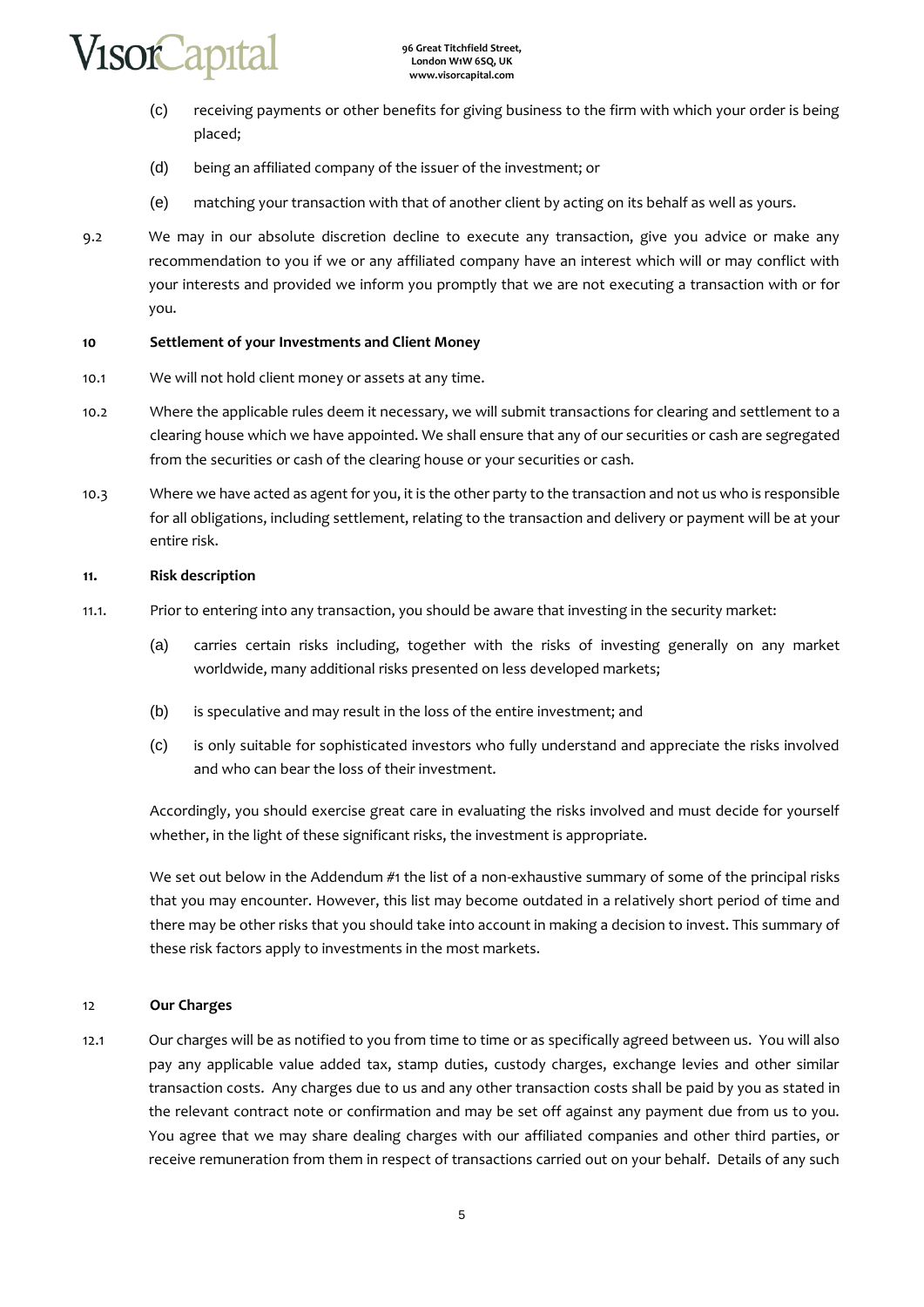remuneration or sharing agreements will not be set out on the relevant contract note or confirmation, but can be made available to you on request.

- 12.2 You recognise that we may affect business on your instructions in countries where it is standard practice to levy fines, pay interest, penalties or pay damages where settlement is delayed for any reason. You agree that the cost of any such fines, interest, penalties and/or damages resulting from actions or absence of actions taken by yourself will be paid by you.
- 12.3 You confirm that you shall indemnify us in respect of any stamp duty or other tax which may be payable now or in the future, in connection with any transaction undertaken for you or your benefit and related to any agreement entered into between us or of any document connected to such agreement. For avoidance of doubt, "tax" in this section means any UK or foreign taxes, levies, fees, deductions, withholdings of any nature now or collected withheld or assessed by any taxing authority whatsoever on any individual or party.

#### **13 Your Obligations and Warranties**

- 13.1 You undertake that you will settle your transactions and account for any items due to the market on a prompt basis in accordance with applicable market requirements and that settlement instructions will be supplied to us no later than the day on which a trade is executed. You should note that failure to provide such information on time could result in settlement difficulties thereby leading to the incurring of additional costs. We therefore reserve the right to pass such additional costs on to you.
- 13.2 You warrant that you have full power and capacity to enter into and perform the Agreement. You represent and warrant that the information provided for the Client Application Form is full, true and correct and acknowledge that we and our representatives may rely on that information for all purposes in respect of your account(s) with us. You covenant and agree to notify us, in writing, immediately of any change in such information which might reasonably be expected to affect our advice where sought or given.
- 13.3 You represent, warrant and undertake on continuing basis that:
	- (a) you have and will have, and are in compliance with, all necessary licenses, authorization, consents, approvals, powers and authorities to enter into these Agreement and any transaction hereunder and to perform your obligations in respect thereof;
	- (b) this Agreement, each transaction and the obligations created under or in connection with them are valid and binding obligations upon you and enforceable against you in accordance with their terms and do not and will not violate the terms of any applicable regulation, order, charge or agreement by which you are bound or to which you or any of your assets are subject; and
	- (c) all investments to which the Agreement apply are and will be so long as the Agreement are in force, free from any charge, lien, pledge, encumbrance or other security interest and beneficially owned by you or the person or ultimate beneficiary on whose behalf you are acting directly or indirectly.
- 13.4 You further acknowledge that we will take all reasonable and customary steps to comply with the Money Laundering Regulations 2007 and the Proceeds of Crime Act 2002, as amended from time to time.

#### **14 Telephone Recording**

In order to assist us in monitoring compliance with the relevant rules of conduct and to avoid misunderstandings, either party may make and keep a recording of telephone conversations between the parties and each party agrees to such recording. Recordings shall be and remain that party's sole property and will be accepted by the other party as conclusive evidence of the orders, instructions or conversations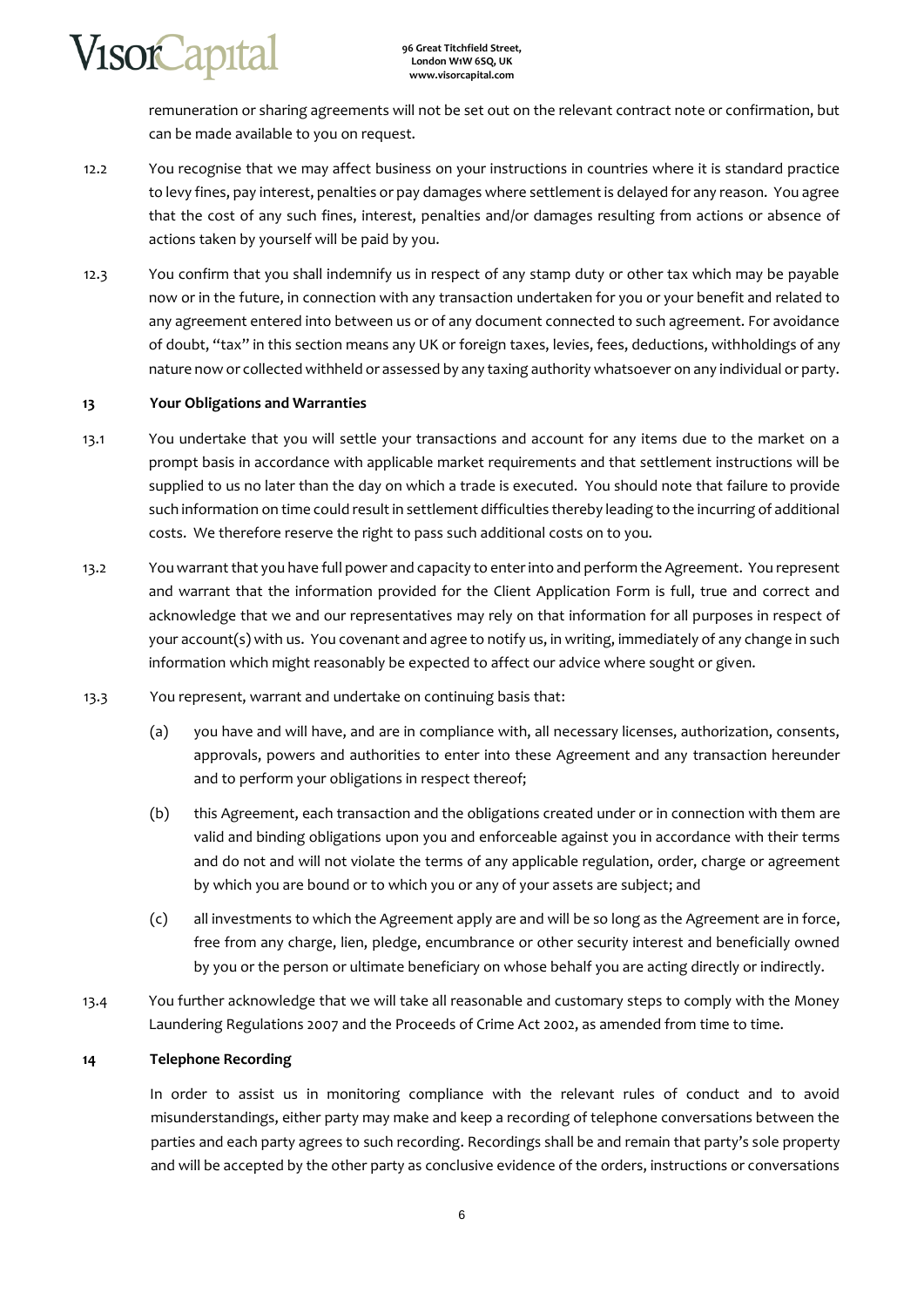so recorded. Each party agrees that the other party may deliver copies or transcripts of such recordings to any court or regulatory authority provided it notifies the other party (and provides a copy of such recordings to that other party on their reasonable request).

## **15 Confidentiality**

- 15.1 We attach great importance to client confidentiality. However, we reserve the right to disclose any information about you or your investments that is requested by the FСA or any other regulatory authority to which we are, or any affiliated company is, subject and to any market or exchange on which we may deal or to any person to whom we are otherwise required by law or applicable regulations to disclose such information, such as the UK Serious Organised Crime Agency in the case of suspicions of money laundering. We will inform you in writing where we are providing material information about you to the FСA or other bodies, where there is no law, rule or regulatory requirement which prevents this.
- 15.2 We shall be under no duty to disclose to you or use for your benefit anything that may come to the attention of ourselves or any person connected with us or any of our or their employees either in the course of rendering similar services to others (whether or not that employee is involved in providing our services to you or is separated from such persons by an information barrier) or in the event that such disclosure or use would be a breach of duty or confidence to any other person.

## **16 Data Protection and Permitted Disclosures**

- 16.1 For the purposes of this clause 16, the following terms have shall the following definitions:
	- (a) "**Data Protection Legislation**": the UK Data Protection Legislation and any other European Union legislation relating to personal data and all other legislation and regulatory requirements in force from time to time which apply to a party relating to the use of personal data (including, without limitation, the privacy of electronic communications); and
	- (b) "**UK Data Protection Legislation**": all applicable data protection and privacy legislation in force from time to time in the UK including the General Data Protection Regulation ((EU) 2016/679; the Data Protection Data 2018; the Privacy and Electronic Communications Directive 2002/58/EC (as updated by Directive 2009/136/EC) and the Privacy and Electronic Communications Regulations 2003 (SI 2003/2426) as amended.
- 16.2 You acknowledge that we may obtain information (including personal data and sensitive personal data, each as defined in the Data Protection Legislation) about you, your directors, employees, officers, agents or clients. We and you will each treat as confidential (both during and after the termination of the relationship between you and us) any information learned about the other, our or your investment strategy or holdings or products or services in the course of the relationship pursuant to the Agreement and, except as otherwise agreed, shall not disclose the same to any third party without the other's consent.
- 16.3 Both parties will comply with all applicable requirements of the Data Protection Legislation. This clause 16 is in addition to, and does not relieve, remove or replace, a party's obligations or rights under the Data Protection Legislation.
- 16.4 For the purposes of the Data Protection Legislation, we will be the "controller" in respect of any personal data that you provide to us as part of the information referred to in clause 16.2 above.
- 16.5 Notwithstanding anything to the contrary, you specifically authorize that we may use, store or otherwise process any such information (whether provided electronically or otherwise) and may disclose any such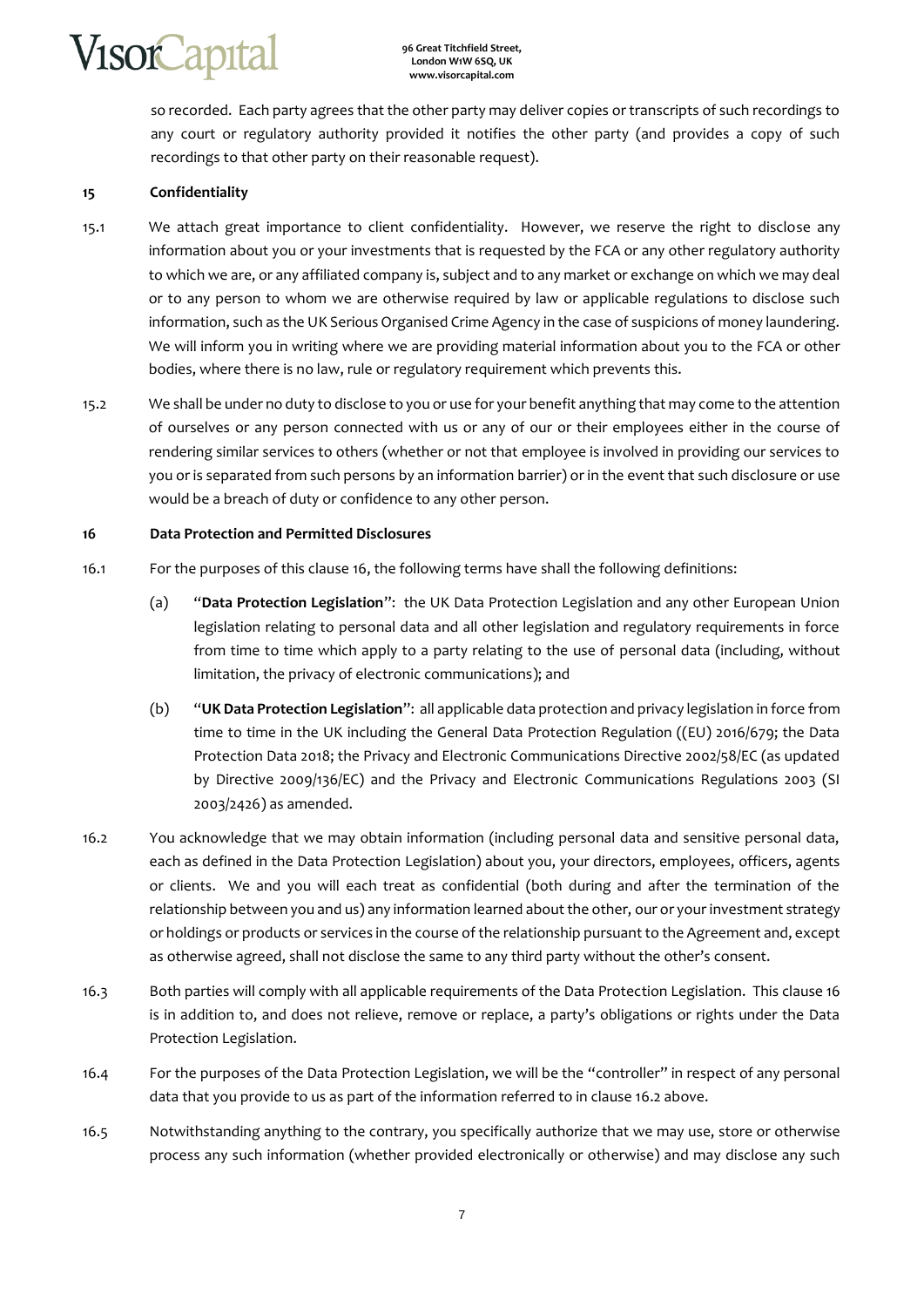**96 Great Titchfield Street, London W1W 6SQ, UK www.visorcapital.com**

information (including, without limitation, information relating to your transactions and account) either as we shall be obliged to under or pursuant to any applicable rules or by any regulatory authority or as may be required to administer the Agreement, provide services to you, including without limitation, monitoring and analysing the conduct of your account, assessing any credit limit or other credit decision (as well as the interest rate, fees and other charges to be applied to your account) and enabling us to carry out statistical and other analysis, and otherwise provide market services and products to you.

- 16.6 You acknowledge and agree that in doing so, we may transfer or disclose such information to third parties processing such information on our behalf or otherwise providing us with professional or other services, or to third parties such as settlement agents, overseas banks or exchange or clearing houses to whom we disclose information in the course of providing the services under this Agreement, in each case wherever located in the world. Where such information is transferred to countries or territories outside the European Economic Area that are not recognized by the European Commission as offering an adequate level of data protection, we will put in place appropriate data transfer mechanisms (including appropriate safeguards in relation to the transfer, an adequate level of data protection, and enforceable rights and effective legal remedies), either by having in place EU-approved standard contractual clauses to govern the transfer or using another basis to ensure the transfer complies with the applicable Data Protection Legislation.
- 16.7 Before providing us with any personal data or sensitive personal data belonging to you or any of your directors, employees, officers, agents or clients, you shall ensure that: (i) the individual understands that you will be providing their personal data to us; and (ii) the individual has been provided with a description of the collection, use, processing, disclosure and overseas transfer of their personal data, and the possibility of the monitoring or recording of their or their agent's communications by us, as set out in this clause 16. You represent to us that each such person is aware of an consents to the use of such data as set out in this clause 16 and that the provision of such information to us by you complies with the Data Protection Legislation, and you agree to indemnify us against any loss, costs or expenses arising out of any breach of this representation.
- 16.8 We agree to:
	- (a) ensure that all our personnel who have access to and/or process personal data are obliged to keep the personal data confidential;
	- (b) notify you without undue delay on becoming aware of a personal data breach with respect to any personal data provide by you to us; and
	- (c) maintain complete and accurate records and information to demonstrate our compliance with this clause 16.
- 16.9 You are entitled to ask us for details of the personal data that we hold about you, the purposes for which such information is being or is to be processed, and the recipients or classes of recipients to whom such information is or may be disclosed. If you would like to obtain any such information, please contact us.
- 16.10 We will retain the information received from you in an identifiable form for as long as necessary to meet legal, regulatory and business requirements. Retention periods may be extended if we are required to preserve such information in connection with litigation, investigations and proceedings.
- 16.11 You agree that we may, pursuant to the Agreement, from time to time make direct contact with you by telephone, fax, email or otherwise without your express invitation.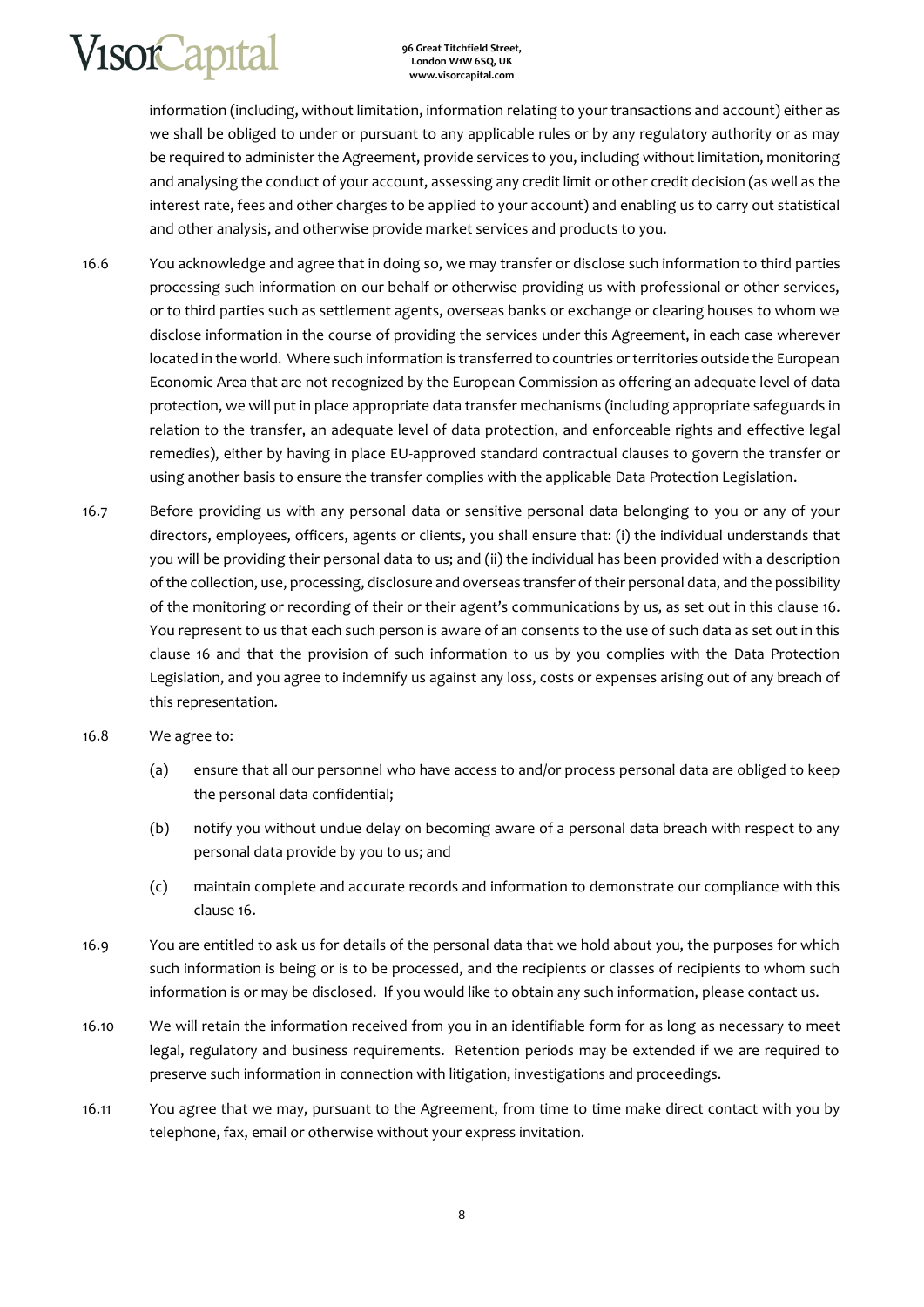# /isorCapita

## **17 Liability**

- 17.1 We shall not be liable for any default of any counterparty, bank, custodian, sub-custodian or other entity which holds money, investments or other documents of title on your behalf or with or through whom transactions on your behalf are conducted.
- 17.2 Subject to clause 17.3 we shall not be liable for:-
	- (a) any indirect losses, damages or costs, lost profits, lost savings, special, incidental or consequential loss, damage or expense, caused by or arising from any activity in connection with the Agreement; or
	- (b) any direct losses, costs, claims, liabilities, damages or expenses (including legal fees) incurred by you or suffered by you in connection with the Agreement or the services performed under it, unless such loss directly arises from our wilful default or fraud as determined by a court of competent jurisdiction in a final, non-appealable judgment.
- 17.3 However, nothing in the Agreement shall seek to exclude or restrict any duty or liability which we have in relation to you under FSMA or the FCA Rules.
- 17.4 You shall indemnify us and our directors, officers, employees and agents against any loss, costs, charges, liabilities or expenses whatsoever which may be suffered or incurred by us or them directly or indirectly arising out of or in connection with any transaction or other action permitted under this Agreement, unless caused by the fraud or gross negligence of the person claiming this indemnity.

## **18 Force Majeure**

- 18.1 Without prejudice to any other disclaimer or limitation of liability contained in this Agreement, we shall not be in breach of our obligations under the Agreement nor shall we be responsible or liable for, nor shall we indemnify you against, any losses, damages, costs or expenses incurred or suffered by you if there is any total or partial failure of, or any delay or interruption in, the performance of our duties and obligations under the Agreement resulting from any events or circumstances beyond our control (a "Force Majeure Event").
- 18.2 Examples of Force Majeure Events include, but are not limited to, a change in any law, order, regulation or threat of any governmental or other authority to prohibit activities that are the subject of this Agreement or which prevent completion of any transaction under this Agreement, and acts of God.
- 18.3 If we become aware of a Force Majeure Event we shall, on becoming so aware, notify you of the event.

## **19 Amendments and Termination**

- 19.1 Without prejudice to clause 24, we reserve the right at any time to amend this Agreement by sending you a notice in writing or by email describing the relevant changes. Any such amendment will become effective on a date to be specified in the notice which will be at least ten business days after the notice is sent to you, unless it is impracticable in the circumstances to do so. In the absence of such written notice this Agreement may not be amended, and its terms may not be waived or altered, except by agreement in writing signed by you and us, or by email confirmed by you and by us. Any amendment proposed by you shall take effect when accepted by us in writing or by email.
- 19.2 Either you or we may terminate the Agreement forthwith by sending a notice in writing or by email of termination to the other, which shall be effective on the day it is received but will not affect any liability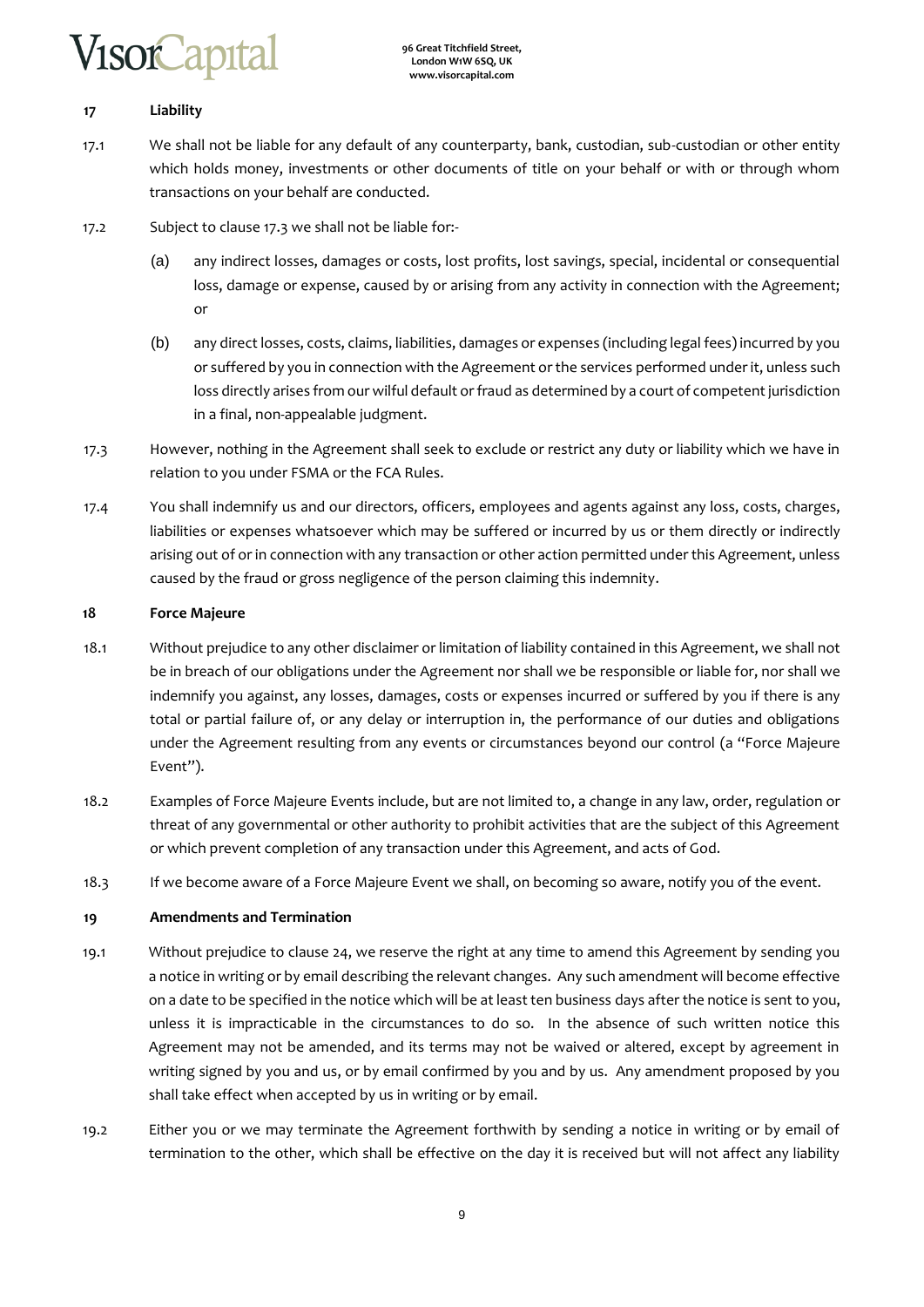

resulting directly or indirectly from any transactions initiated at any time before the notice of termination was received. Termination of the Agreement pursuant to this clause 19.2 shall be:

- (a) without prejudice to the completion of any transaction or transactions already initiated and any transaction or all transactions outstanding at the time of termination will be settled and delivery made;
- (b) without prejudice to and shall not affect any accrued rights, existing commitments or any contractual provision intended to survive termination; and
- (c) without penalty or other additional payment save that you will pay:
	- (i) our outstanding fees and charges;
	- (ii) any expenses incurred by us in the provision of our services or under the Agreement payable by you;
	- (iii) any additional expenses incurred by us in terminating the Agreement; and
	- (iv) any losses necessarily realised in settling or concluding outstanding obligations.

#### **20 Waiver of Fiduciary Duties**

- 20.1 You hereby agree that, even if we give you advice or act as your agent or on your behalf hereunder, the only duties or obligations we owe you are those set out expressly in the Agreement or arising under the FCA Rules and that we do not owe you any other or further duties or obligations (whether arising from the fact that we are acting as your fiduciary or otherwise).
- 20.2 Neither the relationship between you and us, nor the services to be provided by us, nor any recommendations or advice to you, nor any other matter, will give rise to any fiduciary or equitable duties on the part of us which would oblige us to accept responsibilities more extensive than those set out in the Agreement or which would prevent us in acting as principal or as agent in respect of investments sold or purchased by you.
- 20.3 You hereby also agree that any consent or waiver given by your acceptance of the Agreement in relation to any duty or obligation we might otherwise owe you shall be valid, effective and comprehensive even though the consent (or the disclosure to which it relates) is general only and not specific to the particular transaction concerned.

#### **21 Complaints**

If you have any complaint about our performance under the Agreement you should direct that complaint to our Compliance Officer, who will investigate the nature of your complaint to try to resolve it. As a Professional Client you will not be an eligible complainant under the Financial Ombudsman Service.

#### **22 Assignment**

- 22.1 We may arrange for an associated company or a third party to perform any functions which are required to be performed by us under the Agreement, but this shall not affect our liability to you.
- 22.2 Neither your rights under the Agreement nor your rights or interest in any transaction effected nor moneys or assets held for you shall be capable of being assigned in any way without our prior written consent.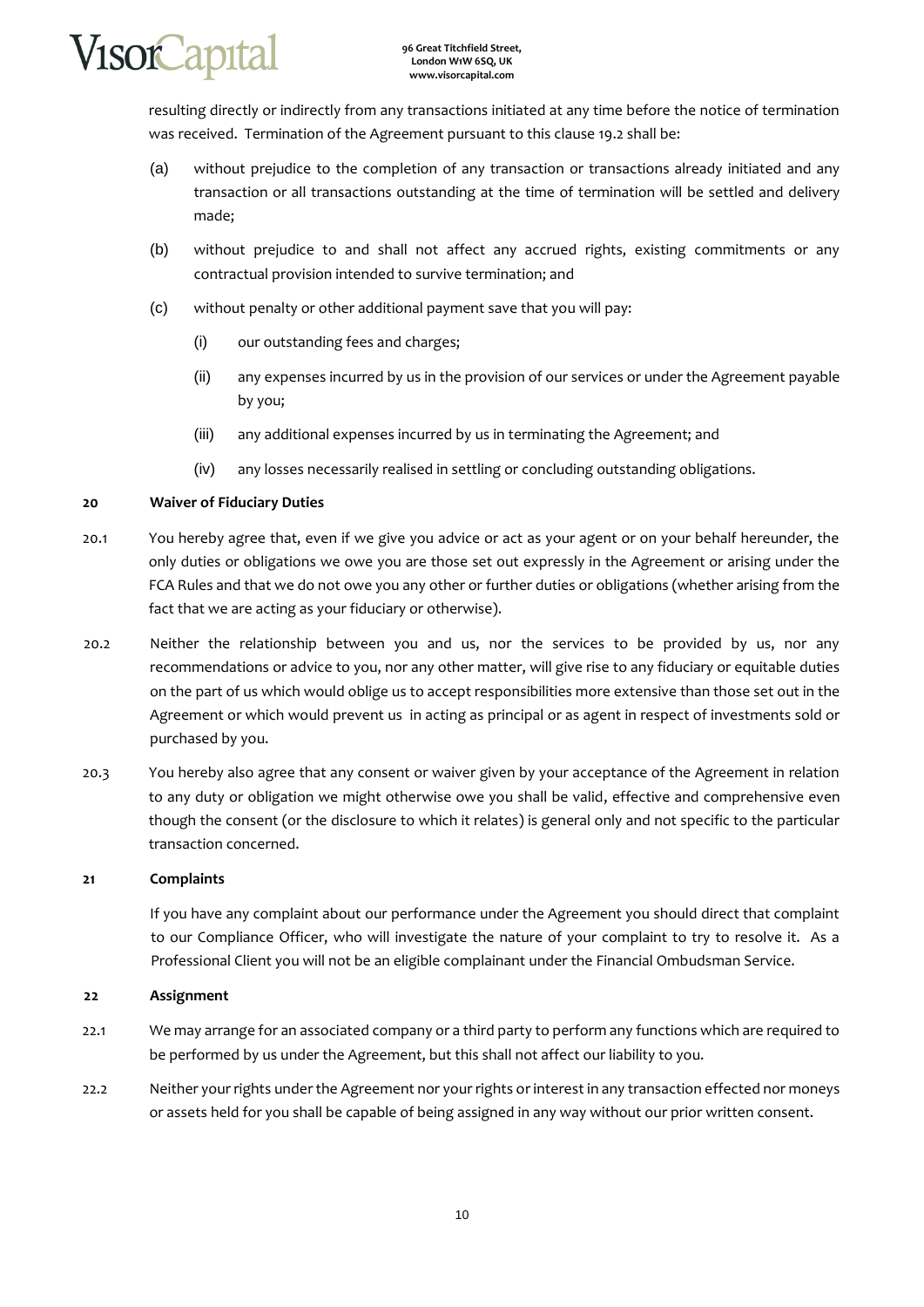## **23 Judgement Currency**

- 23.1 If, under any applicable law and whether pursuant to an arbitration, a judgement award, or to your insolvency, liquidation, bankruptcy or otherwise, any payment obligation owing by you under the Agreement falls to be satisfied in a currency ("the Other Currency") other than the currency ("the Original Currency") in which such payment obligation is due, then, to the extent that any amount in the Other Currency actually received by us (when converted into the Original Currency at the relevant rate of exchange on the relevant date) falls short of the amount due under the Agreement, you will, as a separate and independent obligation, indemnify us and hold us harmless against the amount of such shortfall.
- 23.2 For the purposes of this clause 23, the "relevant rate of exchange" is the rate at which we are able on the relevant date to purchase the Original Currency with the Other Currency and the "relevant date" is the date of payment or if, in the case of insolvency, liquidation or bankruptcy or for any other reason, conversion on the date of payment is not permitted by applicable law, the nearest date to the date of payment which is permitted.

## **24 Changes in Legislation or Regulations**

Each party confirms that such amendments shall be made to the Agreement as may be necessary to comply with changes to applicable legislation or rules or guidance from time to time issued by the FCA which is binding on us, or legislation.

#### **25 Notices**

Any notices required to be given by either party shall be deemed validly served if sent delivered in person, or sent by email, fax, or pre-paid first class post to the address given in the Client Application Form or such other address as may from time to time be notified for this purpose. Any notice so deemed validly served shall be deemed to have been received:

- (a) in the case of personal delivery, on delivery;
- (b) in the case of an email or fax or telex, on transmission; and
- (c) in the case of a pre-paid first class letter, two days after posting and in proving such service it shall be sufficient to prove that the notice was properly addressed and sent.

## **26 Contracts (Rights of Third Parties) Act 1999**

Except as otherwise stated herein, nothing in the Agreement confers any rights on any person (other than the parties hereto) pursuant to the Contracts (Rights of Third Parties) Act 1999. This shall not affect any rights or remedies of third parties which exist or are available apart from the Act.

## **27 Governing Law and Jurisdiction**

The Agreement is governed by the law of England and Wales and both parties hereby submit to the exclusive jurisdiction of the courts of England and Wales in relation to any dispute under or in respect of the Agreement.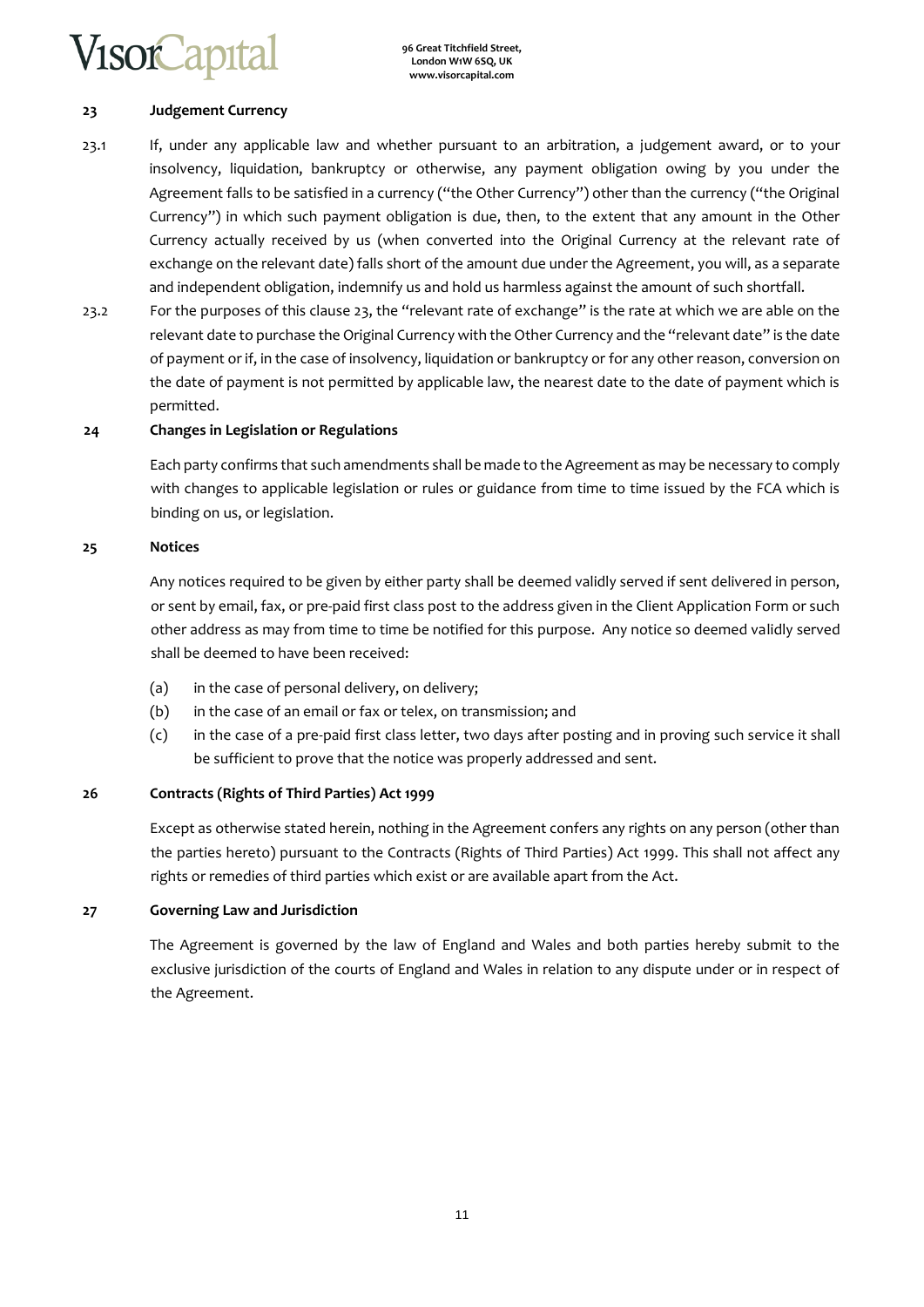

**96 Great Titchfield Street, London W1W 6SQ, UK www.visorcapital.com**

| We confirm our agreement to the above.                                                                                                                                                                                               |
|--------------------------------------------------------------------------------------------------------------------------------------------------------------------------------------------------------------------------------------|
|                                                                                                                                                                                                                                      |
|                                                                                                                                                                                                                                      |
|                                                                                                                                                                                                                                      |
|                                                                                                                                                                                                                                      |
| Date: <u>and the contract of the contract of the contract of the contract of the contract of the contract of the contract of the contract of the contract of the contract of the contract of the contract of the contract of the</u> |